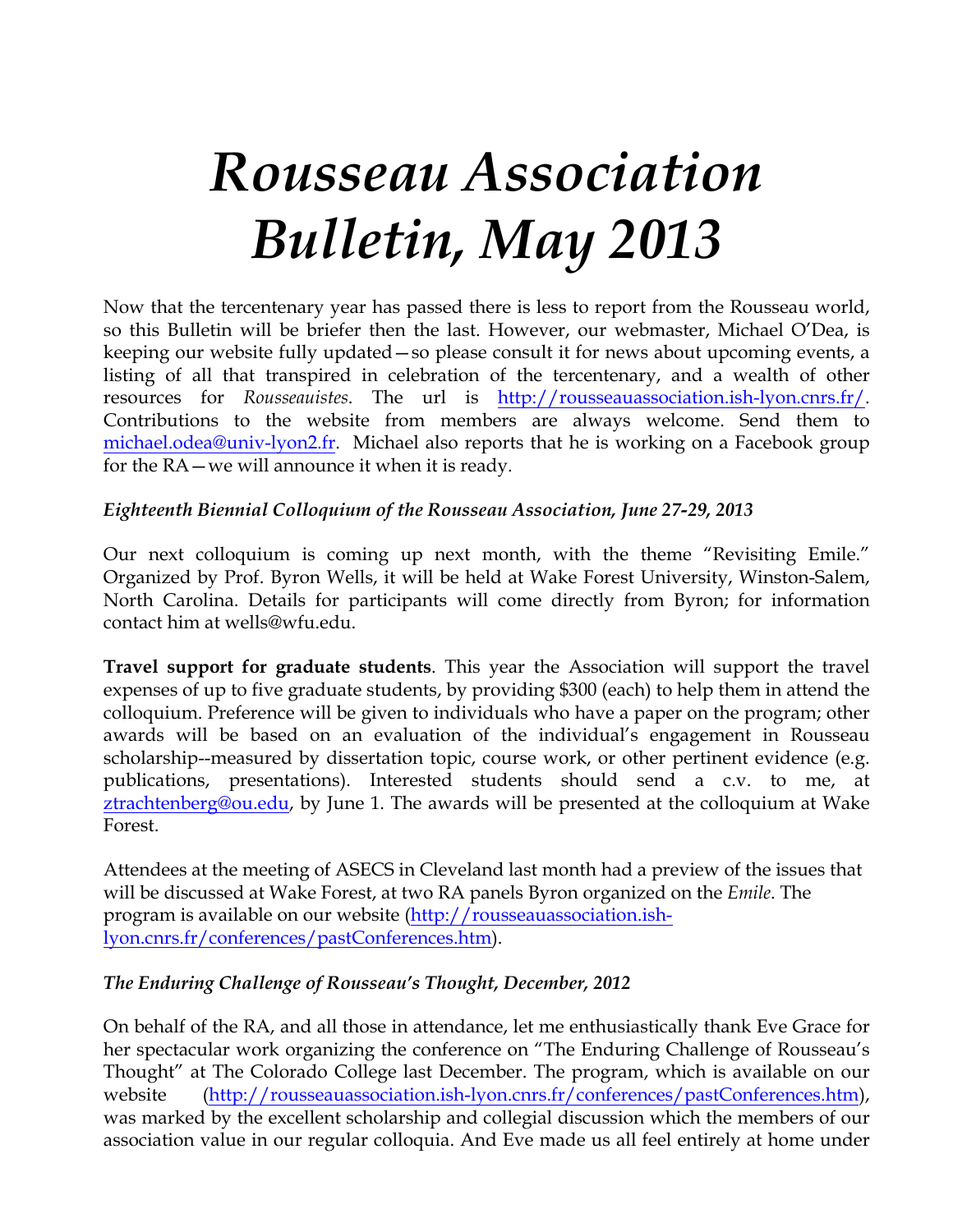the shadow of Pike's Peak: from the arrangements at the conference hotel, to the preconference banquet, to the wonderful reception after the final panel, she made the event as delightful as it was enlightening. In all, the conference was a splendid conclusion to the tercentenary year.

# *Plans for Future Colloquia*

• 2013. The Sixth Rousseau International Colloquium, on the topic of "Festival and Representation" will be held in Pirenópolis, Goiás, Brazil, June 3-6, 2013. RA member (and past President) Chris Bertram will be a featured speaker. The conference blog can be found at http://coloquiorousseau2013.blogspot.com.br/

• 2015. We are continuing to develop plans to hold our colloquium in conjunction with a meeting of the International Adam Smith Society, we hope in Edinburgh, on the relationship between Smith and Rousseau. (RA members are welcomed to join the Adam Smith Society: http://www.adamsmithsociety.net.)

• 2017. Brigitte Weltman-Aron has proposed that the following colloquium be held at the University of Florida, in Gainesville. The topic is to be determined.

## *Members' Publications*

For a comprehensive listing of members publications see the website, http://rousseauassociation.ish-lyon.cnrs.fr/. Please send announcements of new publications to michael.odea@univ-lyon2.fr.

> Zev Trachtenberg President